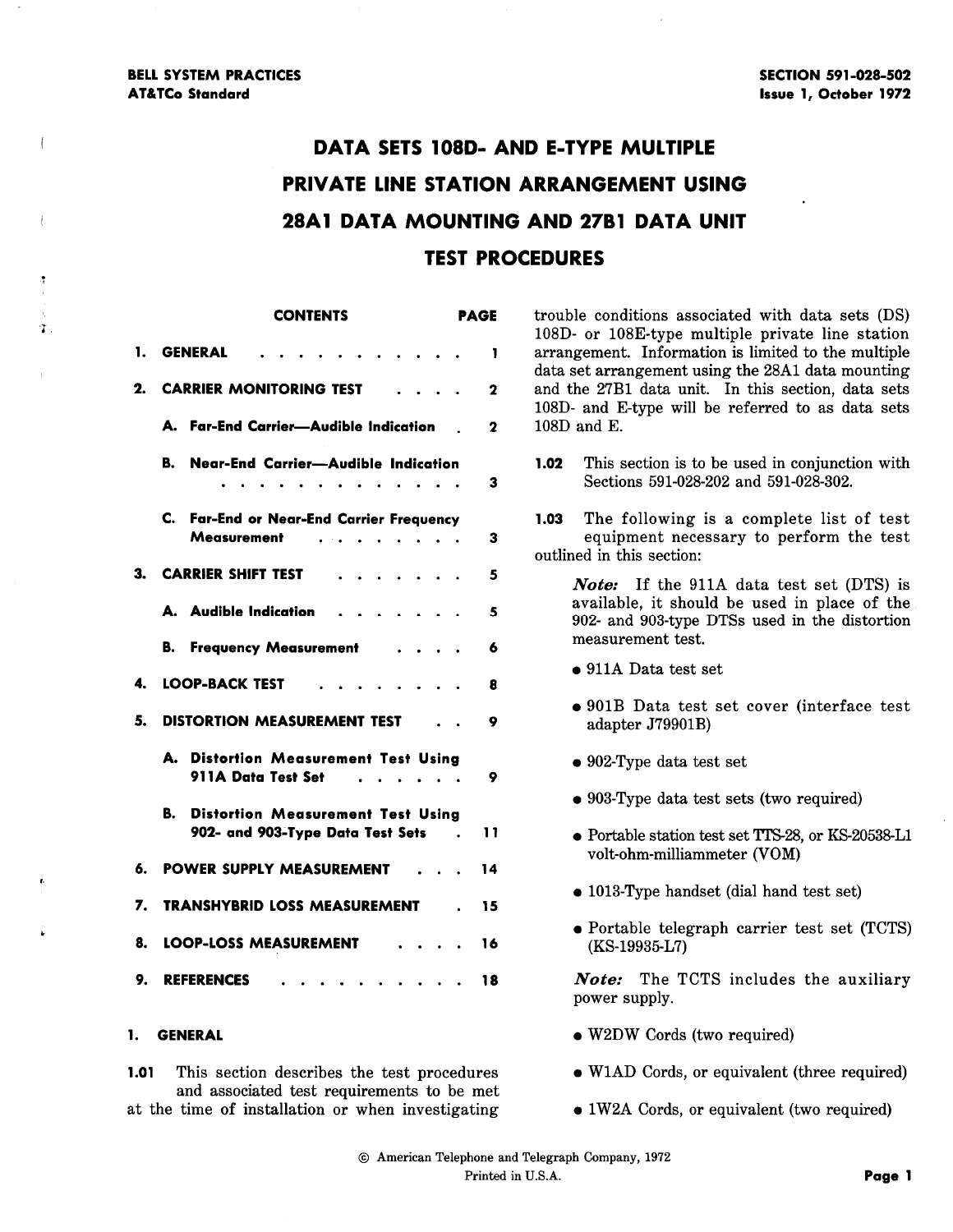- **1.04** In order to test the near-end station used in a private line arrangement, it is necessary to perform the following:
	- Remove the carrier squelch on carrier fail option (option R in 27B1 data unit) if it is installed at either end.
	- Ensure that data set is *not* in test mode.

*Note:* If the carrier squelch on carrier fail option is *not* removed at a station and <sup>a</sup> carrier fail condition occurs, the station cannot transmit until the data set at the station receives a connect signal. This condition will cause difficulty isolating receive, loop, or far-end transmit problems. The test mode automatically installs a carrier squelch on carrier fail which can result in the same problem.

- Reestablish connection to DS 108E by sending an unmodulated (steady) marking or spacing frequency.
- Reestablish connection to DS 108D by sending an unmodulated (steady) marking frequency.

**1.05** *Lettered Steps:* A letter a, b, c, etc, added to a step number of this section indicates an action which may or may not be required, depending on local conditions. The condition under which a lettered step or a series

of lettered steps should be made is given in the PROCEDURE column, and all steps governed by the same condition are designated by the same letter within the test. Where a condition does not apply, all steps designated by that letter should be omitted.

**1.06** The test procedures given in this section are for one data set and must be repeated for each additional data set.

 $\epsilon$ 

# **2. CARRIER MONITORING TEST**

**2.01** This test determines the presence of both near- and far-end carriers. Equipment necessary for this test consists of the following:

- 1013-Type handset
- KS-19935-L7 Telegraph carrier test set (TCTS) and two W1AD cords.

# **A. Far-End Carrier--Audible Indication**

**2.02** The following procedure should be used to determine the presence of far-end carrier at the station when using the 1013-type handset.



*Verify that carrier squelch on carrier fail option bas been disabled at the far end and the far end is not in the test mode.* 

| <b>STEP</b>    | <b>PROCEDURE</b>                                                                                                  |
|----------------|-------------------------------------------------------------------------------------------------------------------|
| 1              | Gain access to cabinet as required.                                                                               |
| $\overline{2}$ | Operate 1013 handset TALK MON switch to MON.                                                                      |
| 3a             | For a 2-wire line facility, unplug data set to be tested.                                                         |
| 4a             | Go to connecting block and connect leads of 1013 handset to 2-wire facility.                                      |
| 5 <sub>b</sub> | For 4-wire line facility, connect leads of 1013 handset to data set TP6 and TP13.                                 |
| $\bf 6$        | Monitor incoming carrier frequency.                                                                               |
|                | <b>Requirement:</b> An audible tone is heard.                                                                     |
|                | Note: Modulated incoming carrier will not extinguish the data set CF lamp if it is lighted<br>(refer to $1.04$ ). |
| 7              | Remove 1013 handset and restore station to pretest condition.                                                     |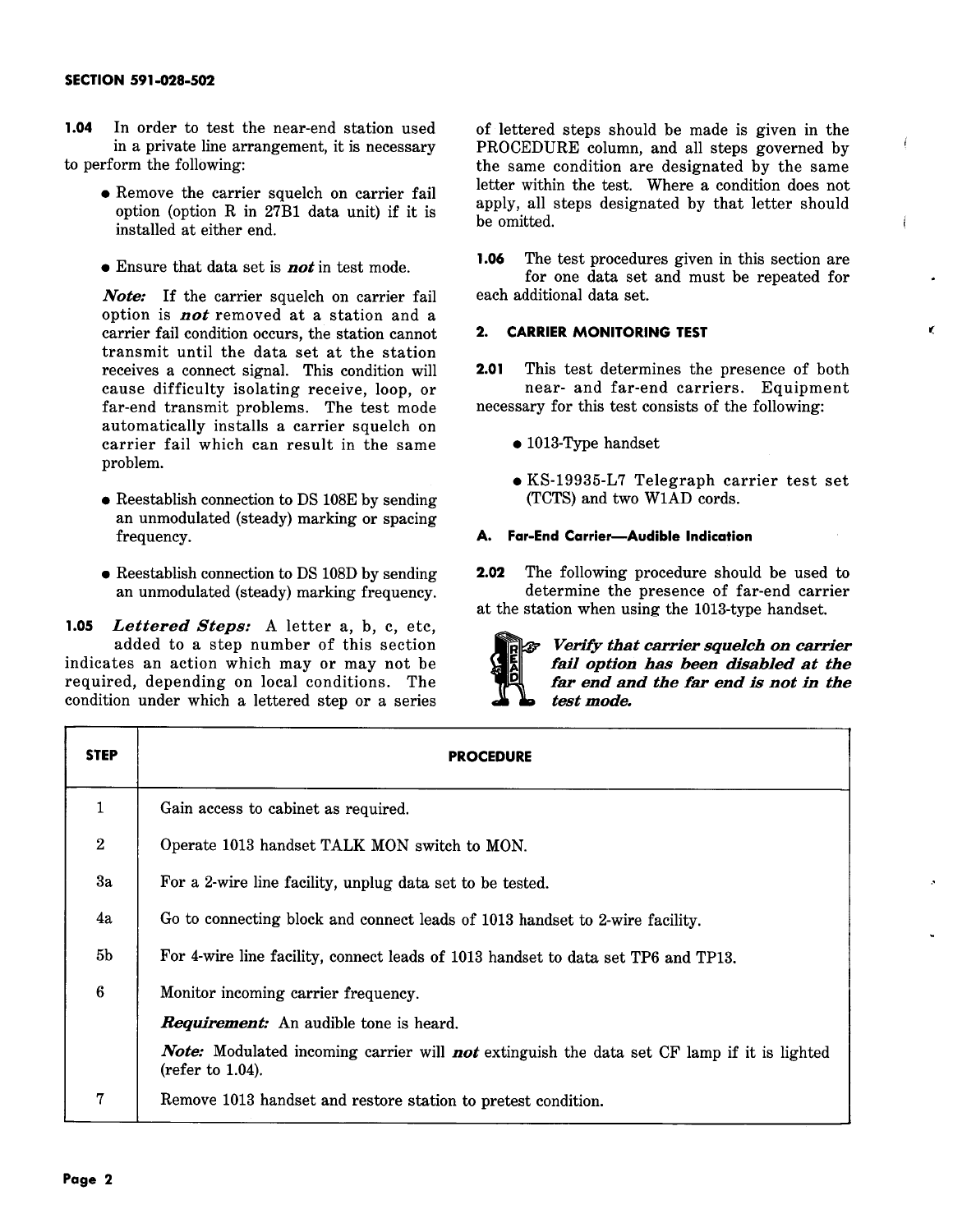### **B. Near-End Carrier-Audible Indication**

**2.03** The following procedure should be used to determine the presence of near-end carrier using a 1013 handset.

| <b>The Second Verify that near end is not in test</b><br>mode. |  |  |  |  |
|----------------------------------------------------------------|--|--|--|--|
|                                                                |  |  |  |  |

| <b>STEP</b>    | <b>PROCEDURE</b>                                                                                                                                                              |
|----------------|-------------------------------------------------------------------------------------------------------------------------------------------------------------------------------|
| $\mathbf 1$    | Gain access to cabinet as required.                                                                                                                                           |
| $\overline{2}$ | Operate 1013 handset TALK MON switch to MON.                                                                                                                                  |
| 3              | Connect leads of 1013 handset to data set TP1 and TP2 (2-wire or 4-wire).                                                                                                     |
| 4a             | If carrier squelch on carrier fail option (option R) is installed, remove it from 27B1 data<br>unit by removing CSQ spade tip lead from RS screw terminal.                    |
| $\overline{5}$ | Monitor outgoing carrier frequency.                                                                                                                                           |
|                | <b>Requirement:</b> An audible tone is heard.                                                                                                                                 |
|                | <b>Note:</b> Near-end carrier will be the louder of two tones heard in 2-wire arrangements. In<br>4-wire operation, only near-end carrier is present on data set TP1 and TP2. |
| 6b             | If carrier squelch on carrier fail option (option R) was originally in 27B1 data unit, reinstall<br>it.                                                                       |
| $\overline{7}$ | Remove 1013 handset and restore station to pretest condition.                                                                                                                 |

#### **C. Far-End or Near-End Carrier Frequency Measurement**

**2.04** The following procedure measures the carrier frequency of the far end or near end, depending on the lettered step indicated. The test equipment used is a KS-19935-L7 TCTS and two W1AD cords.

| <b>STEP</b>      | <b>PROCEDURE</b>                                                                                                                   |
|------------------|------------------------------------------------------------------------------------------------------------------------------------|
|                  | Using a nearby telephone, instruct the far-end station not to send data until instructed to<br>return station to normal operation. |
| $\boldsymbol{2}$ | Gain access to cabinet as required.                                                                                                |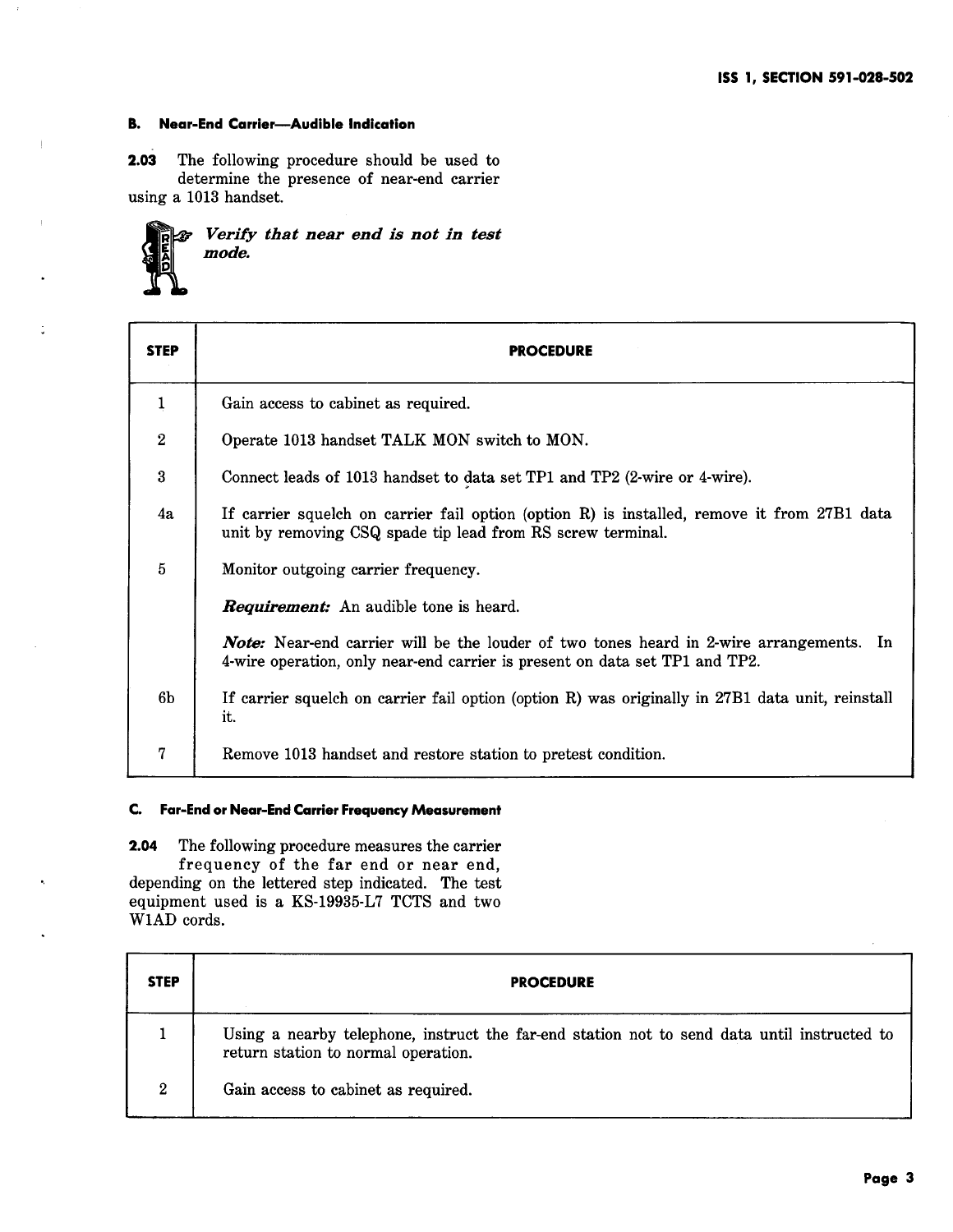| <b>STEP</b>    | <b>PROCEDURE</b>                                                                                                                                                                                                    |
|----------------|---------------------------------------------------------------------------------------------------------------------------------------------------------------------------------------------------------------------|
| $\bf{3}$       | Connect one end of the auxiliary power supply interconnection power cord (stored in the<br>CABLES AND SPARE FUSES section of the auxiliary power supply) to the PWR jack of<br>the auxiliary power supply.          |
| 4              | Connect the other end of the interconnection power cord to the PWR jack of the TCTS.                                                                                                                                |
| 5              | Operate the controls of the TCTS as follows:                                                                                                                                                                        |
|                | $\bullet$ AM/FM to FM                                                                                                                                                                                               |
|                | $\bullet$ SW/DW/F to F                                                                                                                                                                                              |
|                | • SPKR switch to ON                                                                                                                                                                                                 |
|                | $\bullet$ HI-M/LO-M to HI-M                                                                                                                                                                                         |
|                | $\bullet$ LEVEL dBm to $-17$                                                                                                                                                                                        |
|                | • CHANNEL SELECT F1 or F2 as required.                                                                                                                                                                              |
|                | Note: For near-end transmit frequency measurement, set CHANNEL SELECT to F1 for<br>DS 108D or F2 for DS 108E. For far-end receive frequency measurement, set CHANNEL<br>SELECT to F1 for DS 108E or F2 for DS 108D. |
|                | <b>Far-End Carrier Frequency Measurement</b>                                                                                                                                                                        |
| 6a             | For 2-wire line facilities, connect alligator clip ends of the two W1AD cords to DS TP1<br>and TP2.                                                                                                                 |
| 7 <sub>b</sub> | For 4-wire line facilities, connect alligator clip ends of the two W1AD cords to DS TP6<br>and TP13.                                                                                                                |
|                | <b>Near-End Carrier Frequency Measurement</b>                                                                                                                                                                       |
|                | Note: Verify that near end is not in test mode.                                                                                                                                                                     |
| 8c             | For 2-wire or 4-wire line facilities, connect the alligator clip ends of the two W1AD cords<br>to data set TP1 and TP2.                                                                                             |
| 9c             | If carrier squelch on carrier fail option is installed, remove it from 27B1 data unit by<br>removing CSQ spade tip lead from RS screw terminal.                                                                     |
| 10             | Connect spade-tip ends of the two W1AD cords to VF-1 and VF-2 screws of TB1 on back<br>of the TCTS.                                                                                                                 |
| 11             | Connect the power cord of the auxiliary power supply (with TCTS) to an available 120V<br>60-Hz ac power source.                                                                                                     |
| 12             | Operate the PWR switch of auxiliary power supply to ON.                                                                                                                                                             |

f

 $\ddot{\mathrm{t}}$ 

 $\bullet$ 

j.

×

 $\bullet$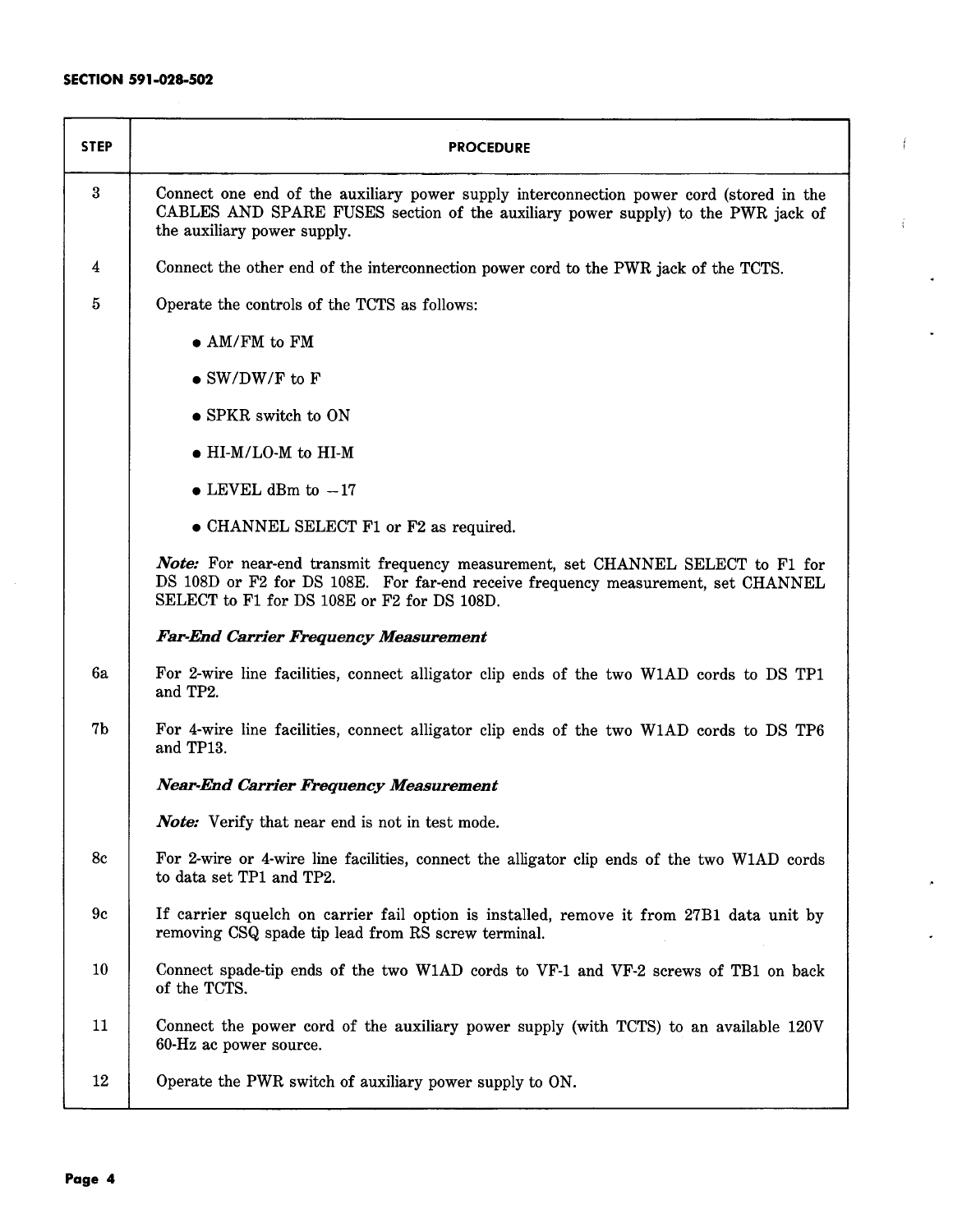| <b>STEP</b> | <b>PROCEDURE</b>                                                                                                                                                                                                                                 |
|-------------|--------------------------------------------------------------------------------------------------------------------------------------------------------------------------------------------------------------------------------------------------|
| 13d         | Monitor far-end incoming carrier frequency F1 (DS 108E) or F2 (DS 108D).                                                                                                                                                                         |
|             | <b>Note:</b> If far-end station transmits a mark, the SIGS M-ON lamp of the TCTS lights. If<br>far-end station transmits a space, the SIGS M-ON lamp will not light. The lamp will blink<br>to indicate modulated carrier (refer to 1.04).       |
|             | <b>Requirement:</b> FREQUENCY DEVIATION meter indicates not less than $-6$ and not more<br>than $+6$ Hz from F1 frequencies for DS 108E (1270-Hz mark and 1070-Hz space) or from<br>F2 frequencies for DS 108D (2225-Hz mark and 2025-Hz space). |
| 14e         | Monitor near-end carrier frequency F1 (DS 108D) or F2 (DS 108E).                                                                                                                                                                                 |
|             | <b>Note:</b> The SIGS M-ON lamp of the TCTS lights.                                                                                                                                                                                              |
|             | <b>Requirement:</b> The FREQUENCY DEVIATION meter indicates not less than -6 and not<br>more than $+6$ Hz from F1 frequency for DS 108D (1270-Hz mark) or from F2 frequency<br>for DS 108E (2225-Hz mark).                                       |
| 15          | Operate the PWR switch of the auxiliary power supply to OFF.                                                                                                                                                                                     |
| 16          | Disconnect all test cords.                                                                                                                                                                                                                       |
| 17e         | If performing near-end carrier frequency measurement, return carrier squelch on carrier<br>fail option (option R) on 27B1 data unit if required.                                                                                                 |
| 18          | Return the near-end station and the far-end station to normal operation.                                                                                                                                                                         |

# **3. CARRIER SHIFT TEST**

 $\overline{f}$ 

**3.01** This test determines if the near-end carrier can be shifted. The following test equipment is required at the station:

- 901B DTS Cover (interface test adapter)
- 1013-Type handset or KS-19935-L7 TCTS (portable)
- WlAD Cords (three required).
- **A. Audible Indication**

**3.02** The following procedure using the 1013 handset is used to determine if the near-end carrier can be shifted.

| <b>STEP</b> | <b>PROCEDURE</b>                                                                                                                                    |
|-------------|-----------------------------------------------------------------------------------------------------------------------------------------------------|
|             | Gain access to cabinet as required.                                                                                                                 |
| 2a          | If carrier squelch on carrier fail option is installed, remove it from the 27B1 data unit by<br>removing CSQ spade tip lead from RS screw terminal. |
| 3           | Verify that near-end station is <b>not</b> in test mode.                                                                                            |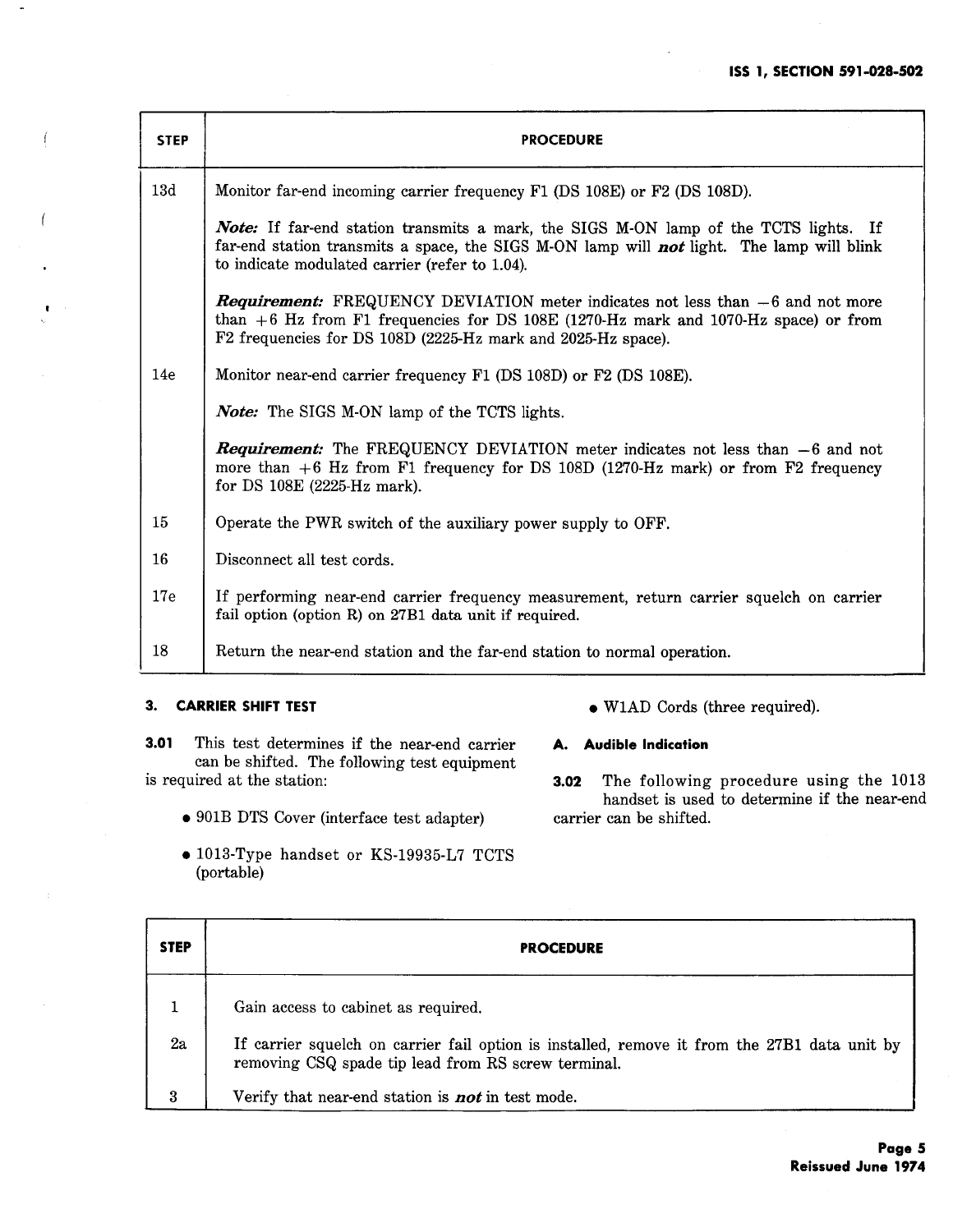| <b>STEP</b>         | <b>PROCEDURE</b>                                                                                                                                                                                                                                                                                                                                                                                                               |
|---------------------|--------------------------------------------------------------------------------------------------------------------------------------------------------------------------------------------------------------------------------------------------------------------------------------------------------------------------------------------------------------------------------------------------------------------------------|
| $\overline{\bf{4}}$ | Remove customer interface cord from J1 of the 27B1 data unit and plug cord from 901B<br>cover (interface test adapter) into J1.                                                                                                                                                                                                                                                                                                |
| $\overline{5}$      | Operate 1013 handset TALK MON switch to MON.                                                                                                                                                                                                                                                                                                                                                                                   |
| 6                   | Connect leads from 1013 handset to data set TP1 and TP2 (2-wire or 4-wire mounted in<br>slot 1 of 28A1 data mounting).                                                                                                                                                                                                                                                                                                         |
| $\overline{7}$      | Connect one end of W1AD cord to terminal 2 (BA lead) of interface test adapter.                                                                                                                                                                                                                                                                                                                                                |
| 8                   | Using free end of W1AD cord, momentarily touch terminal 2 $(-24V)$ and then terminal<br>$1 (+24V)$ of TB1 on the 28A1 data mounting while monitoring with 1013 handset.                                                                                                                                                                                                                                                        |
|                     | Requirement: Shift in tone is heard.                                                                                                                                                                                                                                                                                                                                                                                           |
|                     | <b>Note:</b> Repeat Steps 4, 6, and 8 for additional data sets as required. In Step 4, plug<br>interface test adapter cord into J2, J3, etc, for each test. In Step 6, connect 1013 handset<br>to TP1 and TP2 of data set mounted in slots 3, 5, 7, etc, of the 28A1 data mounting for<br>each test. Repeat Step 8 as given. (Return customer interface cord to J1 at end of test<br>and repeat for J2, J3, etc, as required.) |
| 9 <sub>b</sub>      | If carrier squelch on carrier fail was originally installed in 27B1 data unit, reinstall it.                                                                                                                                                                                                                                                                                                                                   |
| 10                  | Remove test equipment, restore customer-provided interface cord, and restore station to<br>pretest condition.                                                                                                                                                                                                                                                                                                                  |

# **B. Frequency Measurement**

**3.03** The following procedure using the KS-19935-L7

TCTS is used to measure the frequency of the near-end carrier when it is shifted.

| <b>STEP</b>      | <b>PROCEDURE</b>                                                                                                                                                           |
|------------------|----------------------------------------------------------------------------------------------------------------------------------------------------------------------------|
| $\mathbf 1$      | Gain access to cabinet as required.                                                                                                                                        |
| 2a               | If carrier squelch on carrier fail option is installed, remove it from the 27B1 data unit by<br>removing CSQ spade tip lead from RS screw terminal.                        |
| $\boldsymbol{3}$ | Verify that near-end station is <b>not</b> in test mode.                                                                                                                   |
| $\overline{4}$   | Connect the auxiliary power supply (with TCTS) interconnection power cord (stored in its<br>CABLES AND SPARE FUSES section) to the PWR jack of the auxiliary power supply. |
| $\overline{5}$   | Connect the other end of the power cord to the PWR jack of the TCTS.                                                                                                       |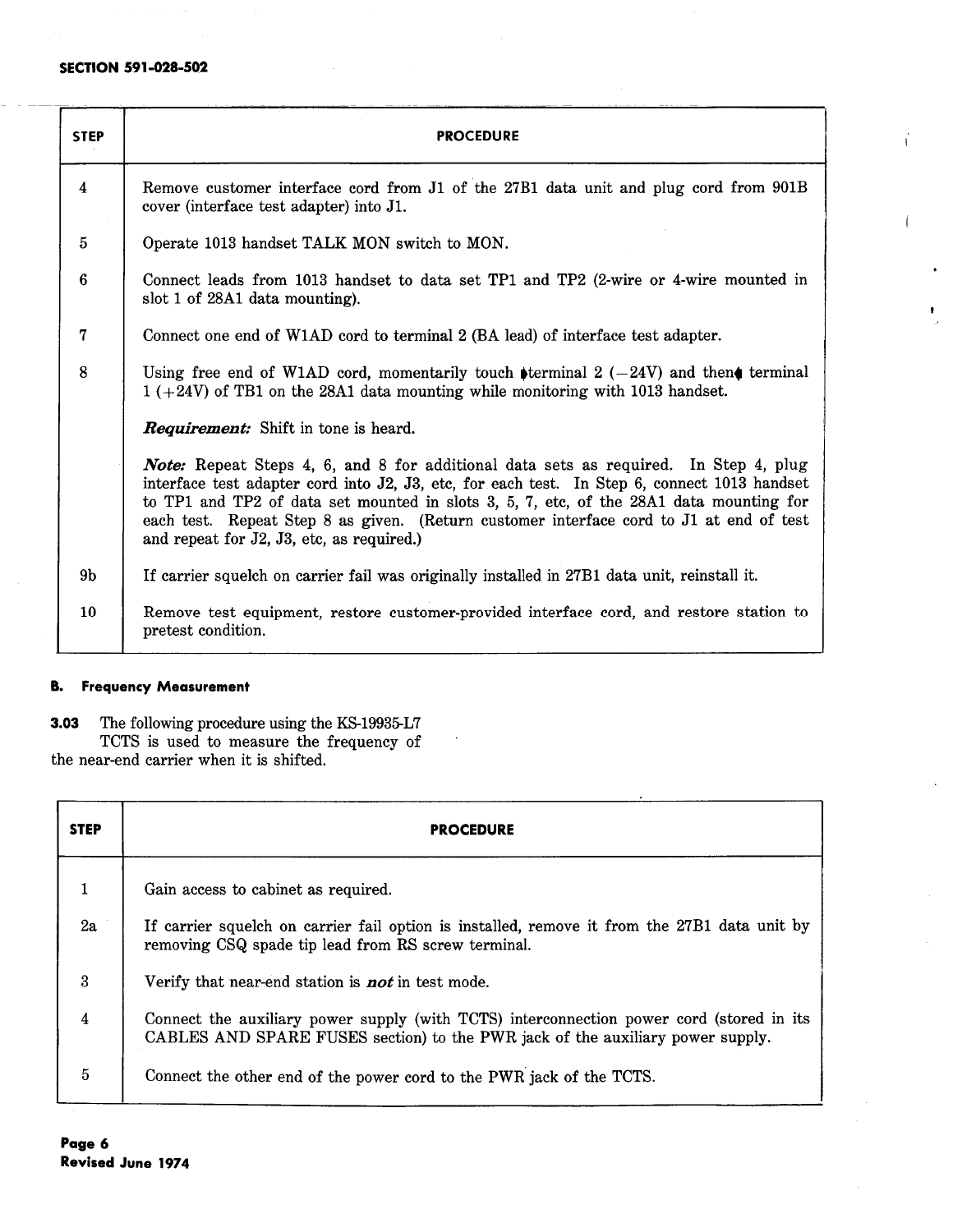| <b>STEP</b>     | <b>PROCEDURE</b>                                                                                                                                                                                              |
|-----------------|---------------------------------------------------------------------------------------------------------------------------------------------------------------------------------------------------------------|
| $6\phantom{.}6$ | Operate the controls of the TCTS as follows:                                                                                                                                                                  |
|                 | $\bullet$ AM/FM to FM                                                                                                                                                                                         |
|                 | $\bullet$ SW/DW/F to F                                                                                                                                                                                        |
|                 | • SPKR switch to ON                                                                                                                                                                                           |
|                 | $\bullet$ HI-M/LO-M to HI-M                                                                                                                                                                                   |
|                 | $\bullet$ LEVEL dBm to $-17$                                                                                                                                                                                  |
|                 | • CHANNEL SELECT F1 or F2 as required (F1 for DS 108D or F2 for DS 108E).                                                                                                                                     |
| $\mathbf 7$     | Connect alligator clip ends of two of the W1AD cords to data set TP1 and TP2 (2-wire<br>or 4-wire).                                                                                                           |
| 8               | Connect spade-tip ends of the two W1AD cords to VF-1 and VF-2 screws on the back of<br>the TCTS.                                                                                                              |
| 9               | Connect spade end of the third W1AD cord to terminal 2 $\bullet$ (BA lead) $\bullet$ of the interface test<br>adapter.                                                                                        |
| 10              | Connect the alligator clip of the third W1AD cord to terminal 2 $(-24V)$ of TB1 on the<br>28A1 data mounting.                                                                                                 |
| 11              | Operate the PWR switch of the auxiliary power supply to ON.                                                                                                                                                   |
|                 | <b>Requirement:</b> The meter will indicate not less than $-6$ and not more than $+6$ Hz. A<br>continuous tone is heard.                                                                                      |
|                 | <b>Note:</b> If near-end station is sending a mark, the SIGS M-ON lamp of TCTS is lighted.                                                                                                                    |
| 12              | $\blacktriangleright$ Disconnect the third W1AD cord (connected in Step 10) from terminal 2 (-24V) of TB1<br>28A1 data mounting.                                                                              |
| 13              | Connect the third W1AD cord to terminal $1 (+24V)$ of TB1 on the 28A1 data mounting.                                                                                                                          |
|                 | <b>Requirement:</b> A shift in tone is heard. FREQUENCY DEVIATION meter indicates not<br>less than $-6$ and not more than $+6$ Hz. Near-end station is sending a space and SIGS<br>M-ON lamp is extinguished. |
| 14              | Operate the PWR switch of the auxiliary power supply to OFF.                                                                                                                                                  |
|                 | <b>Note:</b> Repeat Steps 7, 11, 12, 13, and 14 for each data set mounted in the 28A1 data<br>mounting.                                                                                                       |
| 15 <sub>b</sub> | If carrier squelch on carrier fail option was originally installed in 27B1 data unit, reinstall<br>it.                                                                                                        |
| 16              | Remove test equipment and restore station to pretest condition.                                                                                                                                               |

 $\bar{\rm T}$ 

÷,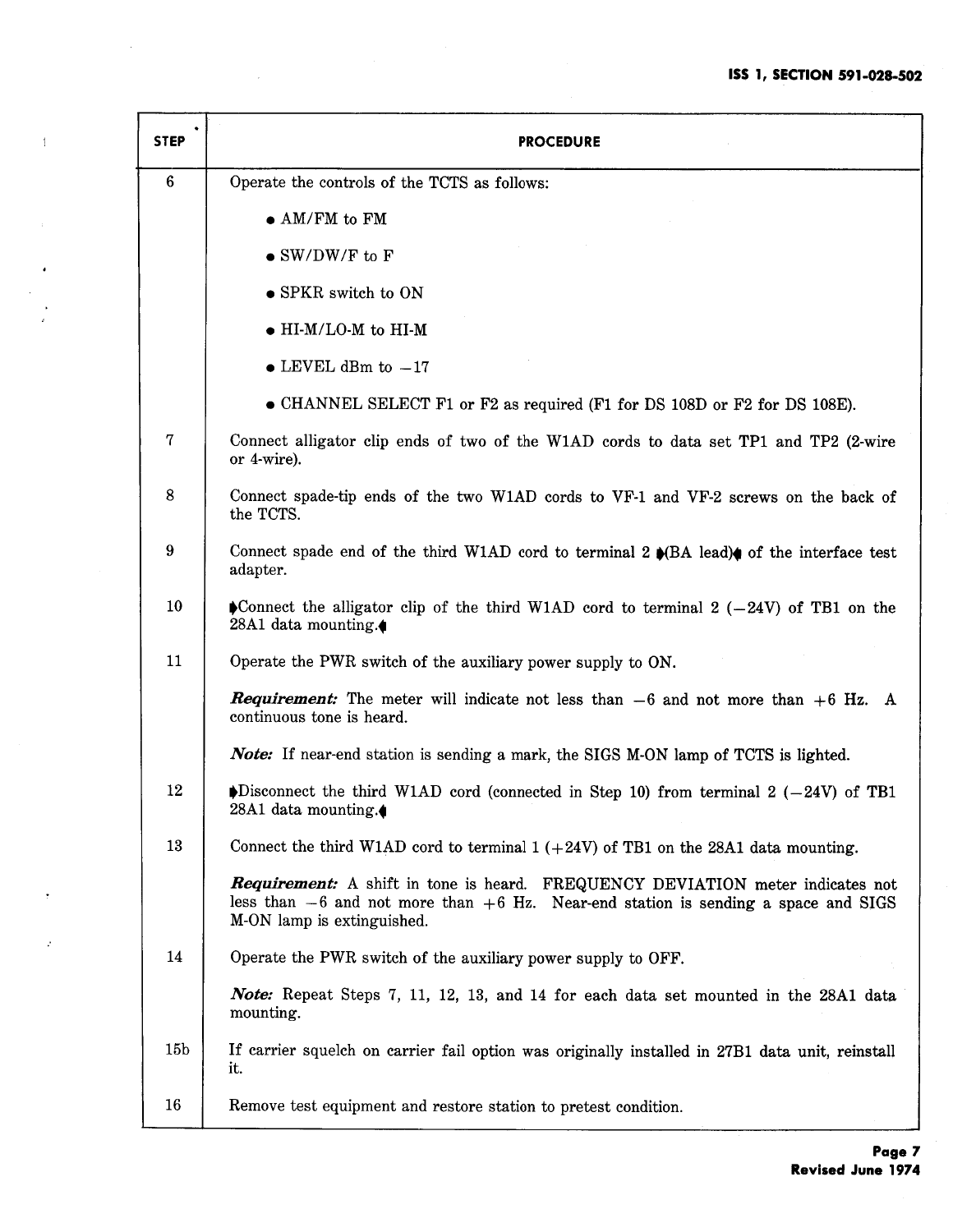#### 4. **LOOP-BACK TEST**

**4.01** The loop-back test is required when investigating trouble reports or at the time of installation to ensure proper operation of the data station. If the service offering is a voiceband data circuit, the 904-type data test center (DTC) will perform the test. When the service is station-to-station operation, the far end is placed in the test mode.

**4.02** Usually, for station-to-hub arrangement, the loop-back test will have been performed prior

to dispatching a telephone company employee in response to a trouble report.

**4.03** The data station is conditioned for loop-back testing by operating the test switch associated with the data set to be tested. Eight test switches are located on the 27Bl data unit. One test switch is provided for each of the eight data sets mounted in the 28Al data mounting. Test switch 1 is associated with the data set mounted in slot 1 of the 28A1 data mounting. Since data sets 108D or E are mounted in every odd slot (1, 3, 5, 7, etc) of the 28Al data mounting, test switch 2 is associated with the data set mounted in slot 3 (test switch 3-data set in slot 5, etc).

- **4.04** The following procedure is used to perform loop-back test using equipment at the near station as follows:
	- 901B DTS cover (interface test adapter)
	- KS-20538 VOM, or TTS-28
	- W1AD cord, or equivalent.

| <b>STEP</b>      | <b>PROCEDURE</b>                                                                                                                                                |
|------------------|-----------------------------------------------------------------------------------------------------------------------------------------------------------------|
| $\mathbf 1$      | Gain access to cabinet as required.                                                                                                                             |
| $\boldsymbol{2}$ | Remove customer interface cord from J1 of 27B1 data unit for data set mounted in slot<br>1.                                                                     |
| $\boldsymbol{3}$ | Connect interface test adapter cord to J1 of the 27B1 data unit.                                                                                                |
| 4                | Request that far end be placed in the test mode.                                                                                                                |
| 5                | Set FUNCTION switch of VOM to 30 VDC.                                                                                                                           |
| 6                | Connect $+$ (positive) terminal of VOM to interface test adapter, terminal 7 (signal ground).                                                                   |
| 7                | Connect – (negative) terminal of VOM to interface test adapter, terminal 3 (BB lead).                                                                           |
|                  | <b>Requirement:</b> Meter should read between 10 and 16 volts (mark).                                                                                           |
| 8                | Remove meter leads from interface test adapter (901B data test set cover).                                                                                      |
| 9                | Clip one end of W1AD cord to terminal 2 (BA lead) of the interface test adapter, and clip<br>other end to terminal $1 (+24V)$ of TB1 on the 28A1 data mounting. |
| 10               | Connect – (negative) terminal of VOM to interface test adapter, terminal 7 (signal ground).                                                                     |
| 11               | Connect $+$ (positive) terminal of VOM to interface test adapter, terminal 3 (BB lead).                                                                         |
|                  | <b>Requirement:</b> Meter should indicate between 7 and 11 volts (space).                                                                                       |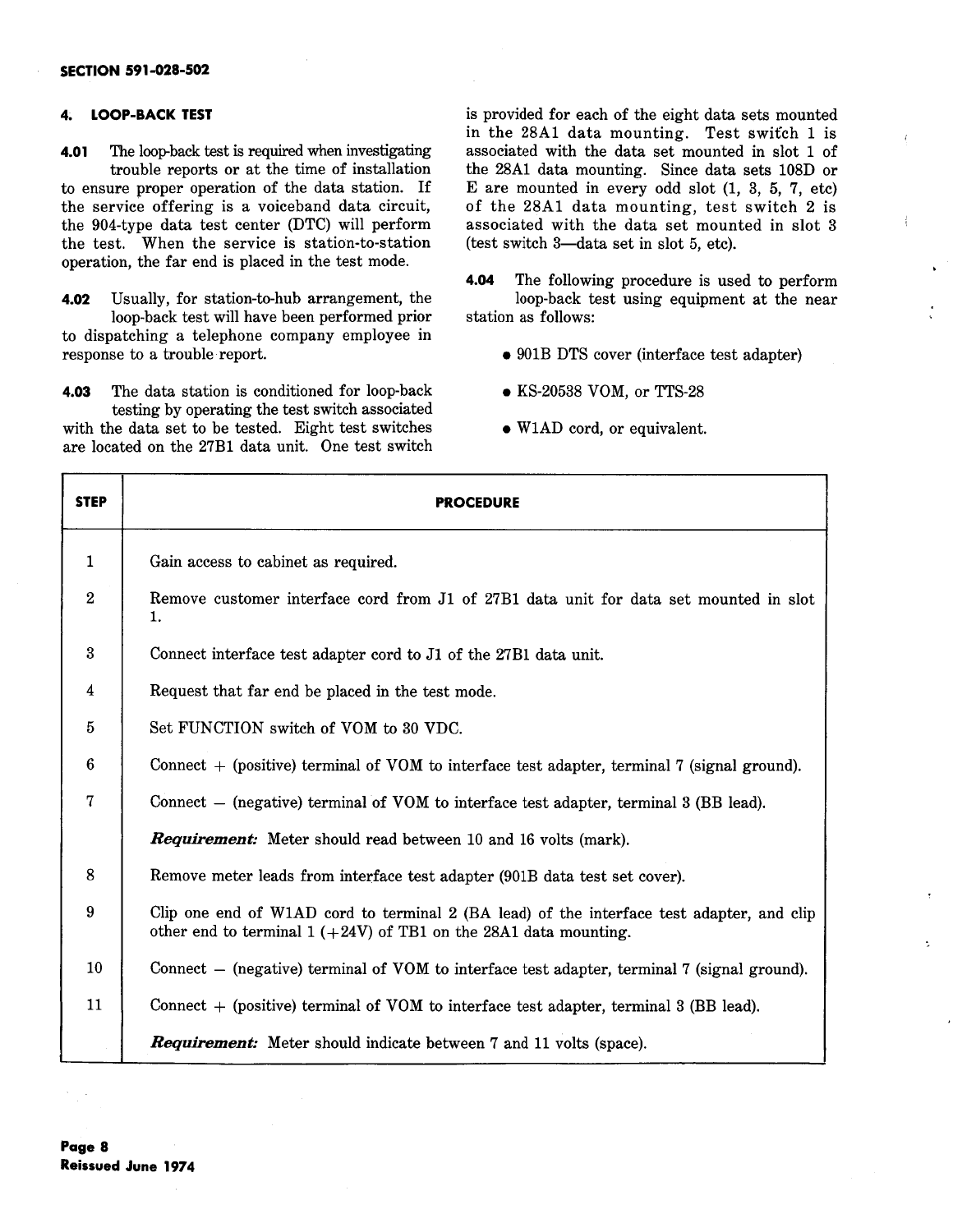| <b>STEP</b> | <b>PROCEDURE</b>                                                                                                                          |  |  |  |  |
|-------------|-------------------------------------------------------------------------------------------------------------------------------------------|--|--|--|--|
| 12          | Connect interface test adapter cord to J2 of the 27B1 data unit and repeat Steps 6 through<br>11. (Repeat for J3 through J8 as required.) |  |  |  |  |
|             | <b>Note:</b> Return customer interface cord to J1 at end of test and repeat for J2, J3, etc, at<br>end of test.                           |  |  |  |  |
| 13          | Remove test equipment and return station to pretest condition.                                                                            |  |  |  |  |

#### **5. DISTORTION MEASUREMENT TEST**

stations and the two directions of transmission of the connecting facilities.

# **A. Distortion Measurement Test Using 911A Data Test Set**

**5.01** This test measures the loop-back distortion of the data system. The transmit lead is driven by the test sentence generator. At the receive lead, the data set feeds the data signals to the distortion measuring set, which measures the distortion introduced by the loop-back mode. This checks the transmitter and receiver of both

- **5.02** The following procedure is used to measure distortion using equipment as follows:
	- 901B Data test set cover
	- W1AD Cords, or equivalent (two required)
	- 911A Data test set
	- 1 W2A Cords, or equivalent (two required)

| <b>STEP</b>             | <b>PROCEDURE</b>                                                 |  |  |  |  |
|-------------------------|------------------------------------------------------------------|--|--|--|--|
| $\mathbf{1}$            | Gain access to cabinet as required.                              |  |  |  |  |
| $\overline{2}$          | Remove customer interface cord from J1 of the 27B1 data unit.    |  |  |  |  |
| $\boldsymbol{3}$        | Connect interface test adapter cord to J1 of the 27B1 data unit. |  |  |  |  |
| $\overline{\mathbf{4}}$ | Make connections as shown in Fig. 1.                             |  |  |  |  |
| $\overline{5}$          | Set controls of test sentence generator (TSG) as follows:        |  |  |  |  |
|                         | • AUTO. MAN. STEP to AUTO.                                       |  |  |  |  |
|                         | • BAUDS to speed desired (maximum is 300)                        |  |  |  |  |
|                         | $\bullet$ BIAS to 0                                              |  |  |  |  |
|                         | • CODE to code desired                                           |  |  |  |  |
|                         | $\bullet$ DIST 1% to 0                                           |  |  |  |  |
|                         | $\bullet$ DIST 5% to 0                                           |  |  |  |  |
|                         | $\bullet$ REPEAT to OFF                                          |  |  |  |  |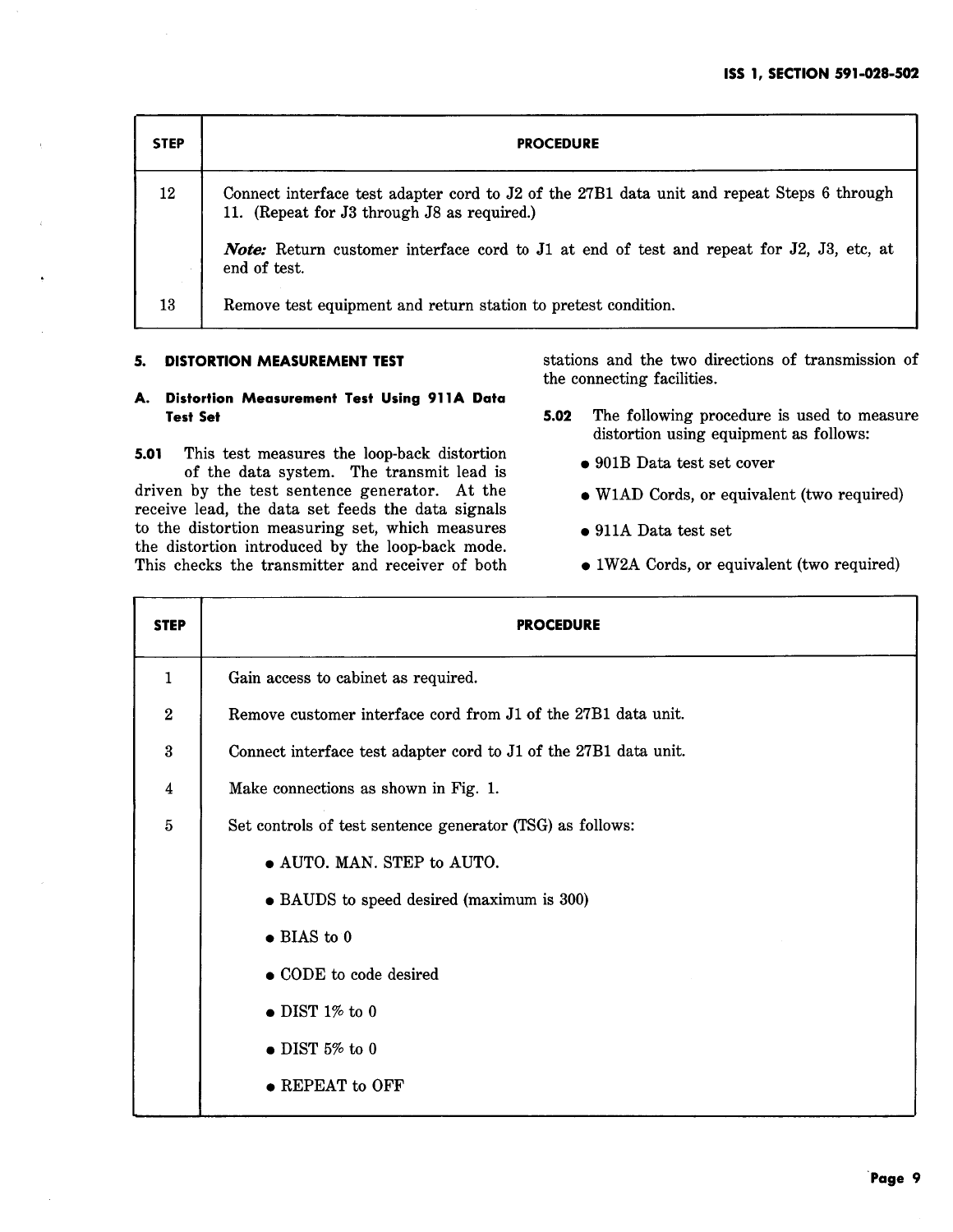| <b>STEP</b>     | <b>PROCEDURE</b>                                           |  |  |  |  |
|-----------------|------------------------------------------------------------|--|--|--|--|
|                 | $\bullet$ RY OR U <sup>*</sup> to OFF                      |  |  |  |  |
|                 | $\bullet$ OUTPUT to EIA.                                   |  |  |  |  |
| $6\phantom{1}6$ | Set controls of distortion measuring set (DMS) as follows: |  |  |  |  |
|                 | • BAUDS to speed desired                                   |  |  |  |  |
|                 | • CODE to code desired                                     |  |  |  |  |
|                 | $\bullet$ DISCR% to 5                                      |  |  |  |  |
|                 | • FILTER to OUT                                            |  |  |  |  |
|                 | $\bullet$ INPUT to EIA                                     |  |  |  |  |
|                 | • PARITY to ON                                             |  |  |  |  |
|                 | • AUTO. PK-PIP to PIP.                                     |  |  |  |  |

 $\mathfrak i$ 

 $\bullet$ 

Ä.



**Fig. 1-Distortion Test Arrangement Using 911A Data Test Set**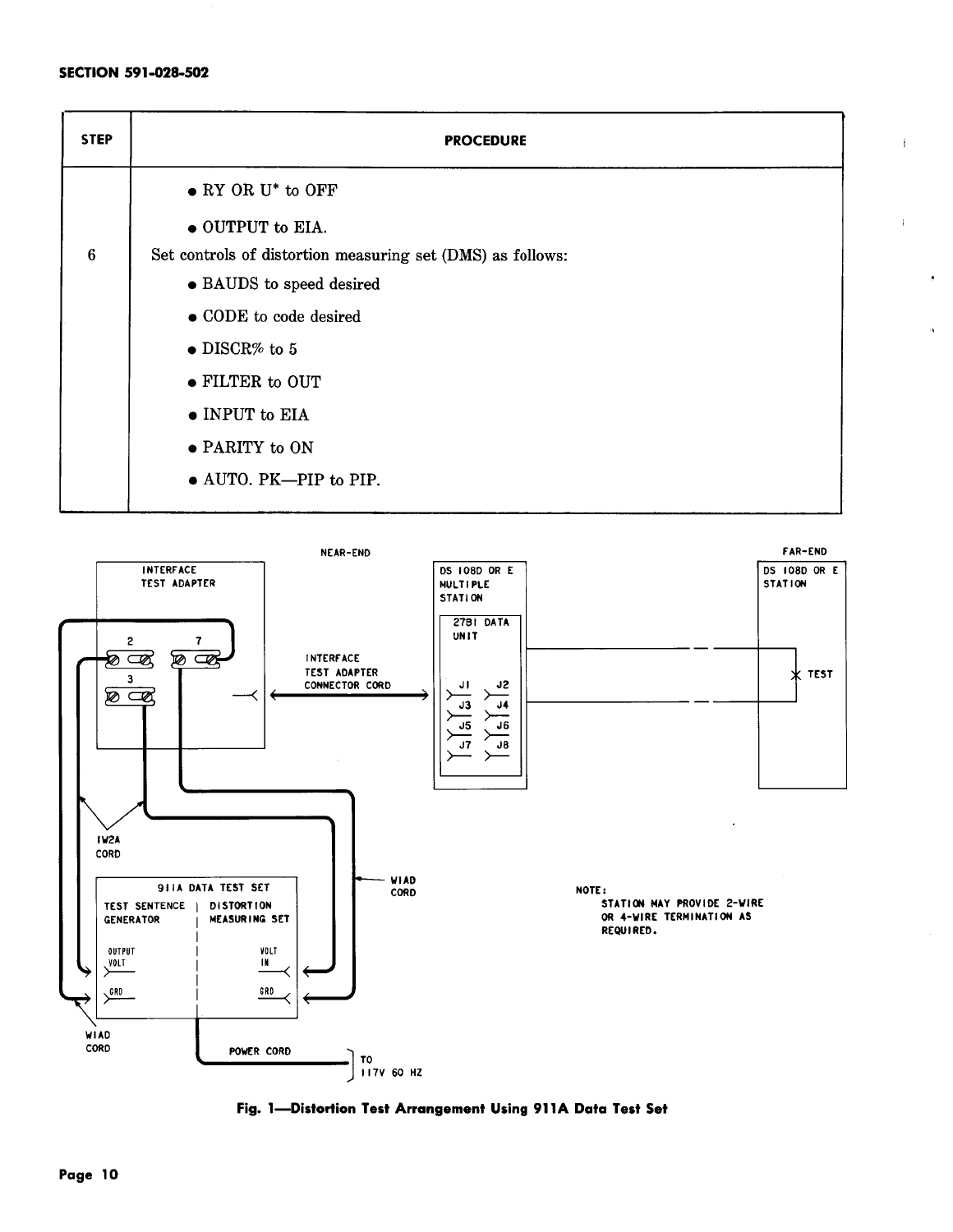| <b>STEP</b> | <b>PROCEDURE</b>                                                                                                                          |  |  |  |  |
|-------------|-------------------------------------------------------------------------------------------------------------------------------------------|--|--|--|--|
| 7           | Turn power switch ON.                                                                                                                     |  |  |  |  |
| 8           | Momentarily operate AUTO. PK—PIP switch to PK and then back to PIP.                                                                       |  |  |  |  |
| 9           | Operate RESET switch on DMS.                                                                                                              |  |  |  |  |
|             | <b>Requirement:</b> Distortion displayed on pixie tubes should be 15 percent or less.                                                     |  |  |  |  |
| 10          | Set DIST 5% switch on test sentence generator to 25.                                                                                      |  |  |  |  |
| 11          | Set BIAS switch to SWC.                                                                                                                   |  |  |  |  |
| 12          | Set DISCR% switch on distortion measuring set to 0.                                                                                       |  |  |  |  |
|             | <b>Requirement:</b> Distortion displayed on pixie tubes should be equal to or less than 35<br>percent.                                    |  |  |  |  |
|             | <b>Note:</b> This checks the ability of the system to operate with high distortion.                                                       |  |  |  |  |
| 13          | Connect interface test adapter cord to J2 of the 27B1 data unit and repeat Steps 5 through<br>12. (Repeat for J3 through J8 as required.) |  |  |  |  |
|             | <b>Note:</b> Return customer interface cord to J1 at end of test and repeat for J2, J3, etc, at<br>end of test.                           |  |  |  |  |
| 14          | Remove test equipment and return station to pretest condition.                                                                            |  |  |  |  |

# **B. Distortion Measurement Test Using 902- and 903-Type Data Test Sets**

**5.03** This test measures the distortion and error rate of the data system. The transmit lead is driven by a 903-type data test set (63-bit word generator). At the receive lead, the data set feeds the data signals to the 902-type data test set (distortion measuring and error checking set). Also at the receive lead, a second 903-type data test set is used to deliver to 902-type data test set a signal identical to the signal sent from the transmitting end. The 902-type data test set synchronizes these two signals, measures the peak distortion, and counts the number of errors in the received data.

- **5.04** The following procedure is used to measure· distortion using equipment as follows:
	- 901B Data test set cover (interface test adapter)
	- 903-Type data test sets (two required)
	- 902~Type data test set
	- W2DW Cords, or equivalent (two required).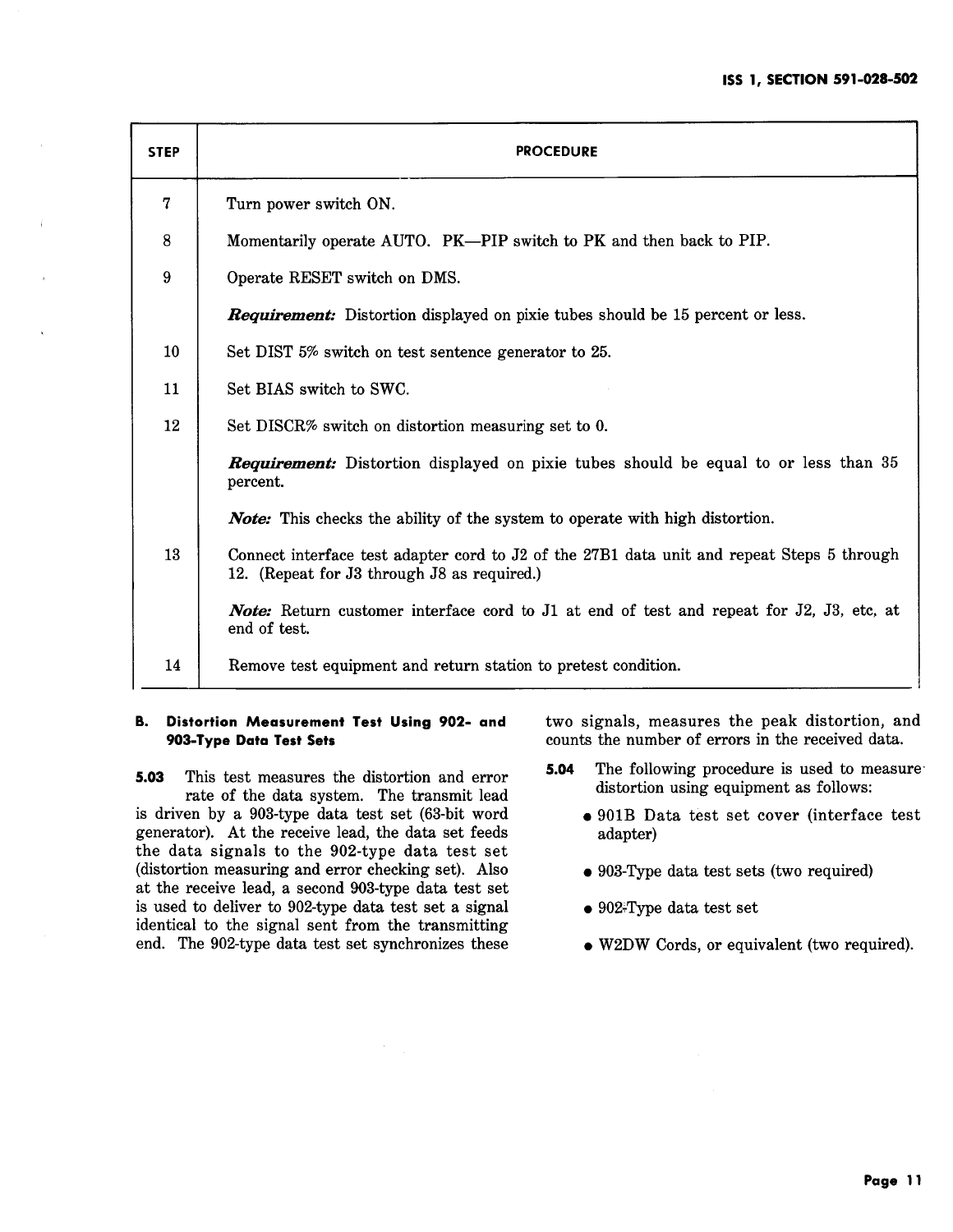| <b>STEP</b>      | <b>PROCEDURE</b>                                                                                                                                                                                                     |  |  |  |  |  |
|------------------|----------------------------------------------------------------------------------------------------------------------------------------------------------------------------------------------------------------------|--|--|--|--|--|
| $\mathbf{1}$     | Gain access to cabinet as required.                                                                                                                                                                                  |  |  |  |  |  |
|                  | Caution: Do not connect the 903-type data test set until all other equipment is<br>connected and all of their switches have been placed to proper settings.                                                          |  |  |  |  |  |
|                  | <b>Transmit Equipment on Transmit Lead</b>                                                                                                                                                                           |  |  |  |  |  |
| $\boldsymbol{2}$ | Set 903-type DTS as follows:                                                                                                                                                                                         |  |  |  |  |  |
|                  | • RANDOM-DOT to RANDOM                                                                                                                                                                                               |  |  |  |  |  |
|                  | $\bullet$ TRIGGER to $+$                                                                                                                                                                                             |  |  |  |  |  |
|                  | • BIT RATE to speed desired.                                                                                                                                                                                         |  |  |  |  |  |
|                  | Note: Set BIT RATE on 903B to 180. For compatible bit rate, use a 903B and a 902B<br>at the receive lead. Set BIT RATE on 903C to 300. For compatible bit rate, use a second<br>903C and a 902C at the receive lead. |  |  |  |  |  |
|                  | <b>Receive Equipment on Receive Lead</b>                                                                                                                                                                             |  |  |  |  |  |
| 3                | Set 902-type DTS as follows:                                                                                                                                                                                         |  |  |  |  |  |
|                  | • BIT RATE to speed desired                                                                                                                                                                                          |  |  |  |  |  |
|                  | Note: On 902B data test set, set BIT RATE to 180. On 902C DTS, set BIT RATE to<br>300.                                                                                                                               |  |  |  |  |  |
|                  | • Meter selection switch to DIST ADJ                                                                                                                                                                                 |  |  |  |  |  |
|                  | • TRIGGER-not required.                                                                                                                                                                                              |  |  |  |  |  |
| 4                | Set 903-type DTS as follows:                                                                                                                                                                                         |  |  |  |  |  |
|                  | • BIT RATE to EXT CLOCK                                                                                                                                                                                              |  |  |  |  |  |
|                  | • RANDOM-DOT to RANDOM                                                                                                                                                                                               |  |  |  |  |  |
|                  | $\bullet$ TRIGGER to $+$ .                                                                                                                                                                                           |  |  |  |  |  |
| $\bf 5$          | Remove customer interface cord from J1 of the 27B1 data unit.                                                                                                                                                        |  |  |  |  |  |
| 6                | Connect interface test adapter cord to J1 of the 27B1 data unit.                                                                                                                                                     |  |  |  |  |  |
| 7                | Make connections as shown in Fig. 2.                                                                                                                                                                                 |  |  |  |  |  |
| 8                | Turn POWER switches of both 903-type DTSs to ON.                                                                                                                                                                     |  |  |  |  |  |
| 9                | Request that far end be placed in test mode.                                                                                                                                                                         |  |  |  |  |  |
|                  |                                                                                                                                                                                                                      |  |  |  |  |  |

 $\mathbf{f}$ 

 $\left\{ \right.$ 

 $\ddot{\phantom{a}}$ 

 $\cdot$ 

à,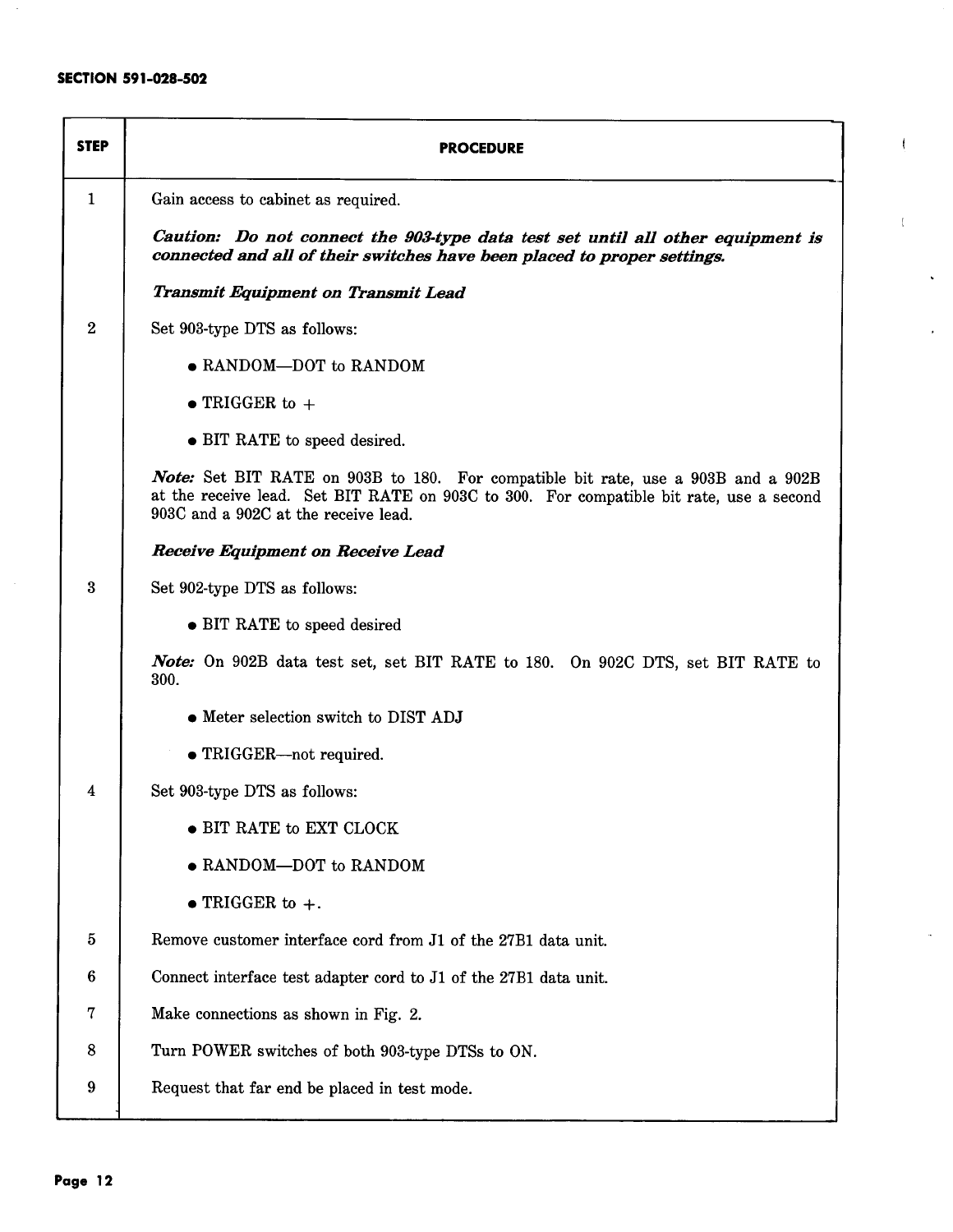

**Fig. 2-Distortion Test Arrangement Using 901-, 902-, and 903-Type Data Test Set**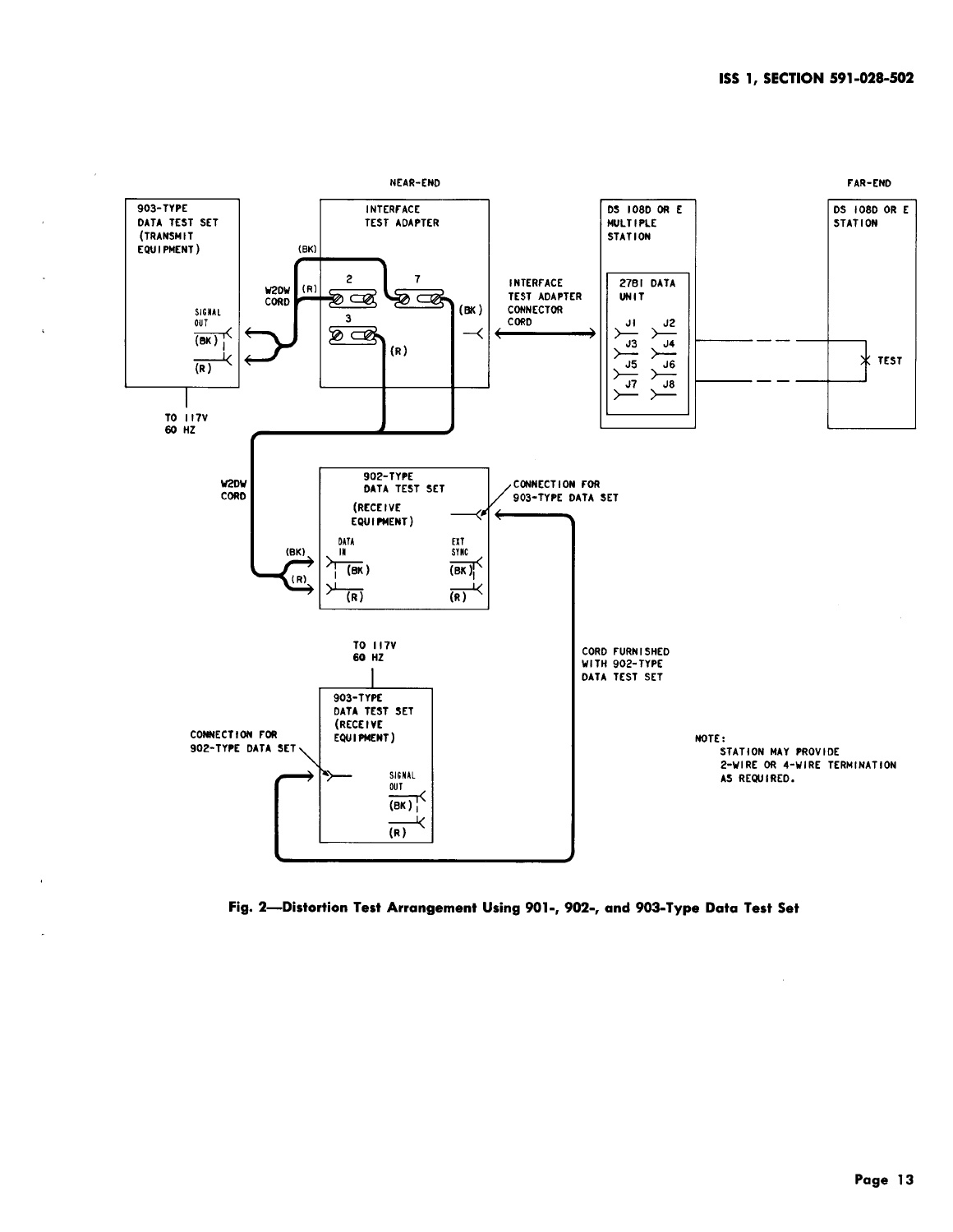| <b>STEP</b>     | <b>PROCEDURE</b>                                                                                                                                                                                                                                                                                                                                                                                                                                                                                                                 |  |  |  |  |  |
|-----------------|----------------------------------------------------------------------------------------------------------------------------------------------------------------------------------------------------------------------------------------------------------------------------------------------------------------------------------------------------------------------------------------------------------------------------------------------------------------------------------------------------------------------------------|--|--|--|--|--|
| 10 <sup>°</sup> | Momentarily depress START button on both the transmitting and receiving 903-type data<br>test sets. (The transmitting station has no further duties until end of test period.)                                                                                                                                                                                                                                                                                                                                                   |  |  |  |  |  |
|                 | 902-Type DTS Adjustments                                                                                                                                                                                                                                                                                                                                                                                                                                                                                                         |  |  |  |  |  |
| 11              | Adjust the DISTORTION control to indicate zero on the meter.                                                                                                                                                                                                                                                                                                                                                                                                                                                                     |  |  |  |  |  |
| 12              | Operate meter selection switch to VOLT ADJ.                                                                                                                                                                                                                                                                                                                                                                                                                                                                                      |  |  |  |  |  |
| 13              | Adjust the VOLTS control to indicate zero on the meter.                                                                                                                                                                                                                                                                                                                                                                                                                                                                          |  |  |  |  |  |
| 14              | Operate meter selection switch to PHASE ADJ.                                                                                                                                                                                                                                                                                                                                                                                                                                                                                     |  |  |  |  |  |
| 15              | Adjust the PHASE control to indicate zero on the meter.                                                                                                                                                                                                                                                                                                                                                                                                                                                                          |  |  |  |  |  |
| 16              | Operate meter selection switch to DIST. MEAS.                                                                                                                                                                                                                                                                                                                                                                                                                                                                                    |  |  |  |  |  |
| 17              | Depress the WORD SYNC & RESET button momentarily and record the time.                                                                                                                                                                                                                                                                                                                                                                                                                                                            |  |  |  |  |  |
|                 | Note: The microammeter should settle down to some relatively stable value that indicates<br>peak distortion. One microamp is equal to 1 percent distortion. For example, a meter<br>indication of 8 microamps would be 8 percent peak distortion. The TOTAL ERRORS<br>lamps lighted on the 902-type DTS indicate the number of errors in received data from<br>the time the WORD SYNC & RESET button was released. For example, should the 8,<br>4, and 1 lamps be lighted, this would be an indication of a total of 13 errors. |  |  |  |  |  |
|                 | Requirement: 10 percent or less distortion; 2 or less errors in a 5-minute test.                                                                                                                                                                                                                                                                                                                                                                                                                                                 |  |  |  |  |  |
|                 | Note: For marginal cases of trouble (ie, customer complains of random errors), 15- to<br>30-minute tests should be made; same limits should be used.                                                                                                                                                                                                                                                                                                                                                                             |  |  |  |  |  |
| 18              | Connect interface test adapter cord to J2 and reconnect customer interface cord to J1.<br>Repeat test for J3 through J8 as required.                                                                                                                                                                                                                                                                                                                                                                                             |  |  |  |  |  |
| 19              | Disconnect test equipment and return station to pretest condition.                                                                                                                                                                                                                                                                                                                                                                                                                                                               |  |  |  |  |  |

۲

# **6. POWER SUPPLY MEASUREMENT**

**6.01** The following procedure is used to measure the voltage of the KS-20575 rectifier mounted on the 28A1 data mounting. The voltage measurements are taken from TB1 on the 28A1 data mounting with a KS-20538-L1 VOM or equivalent.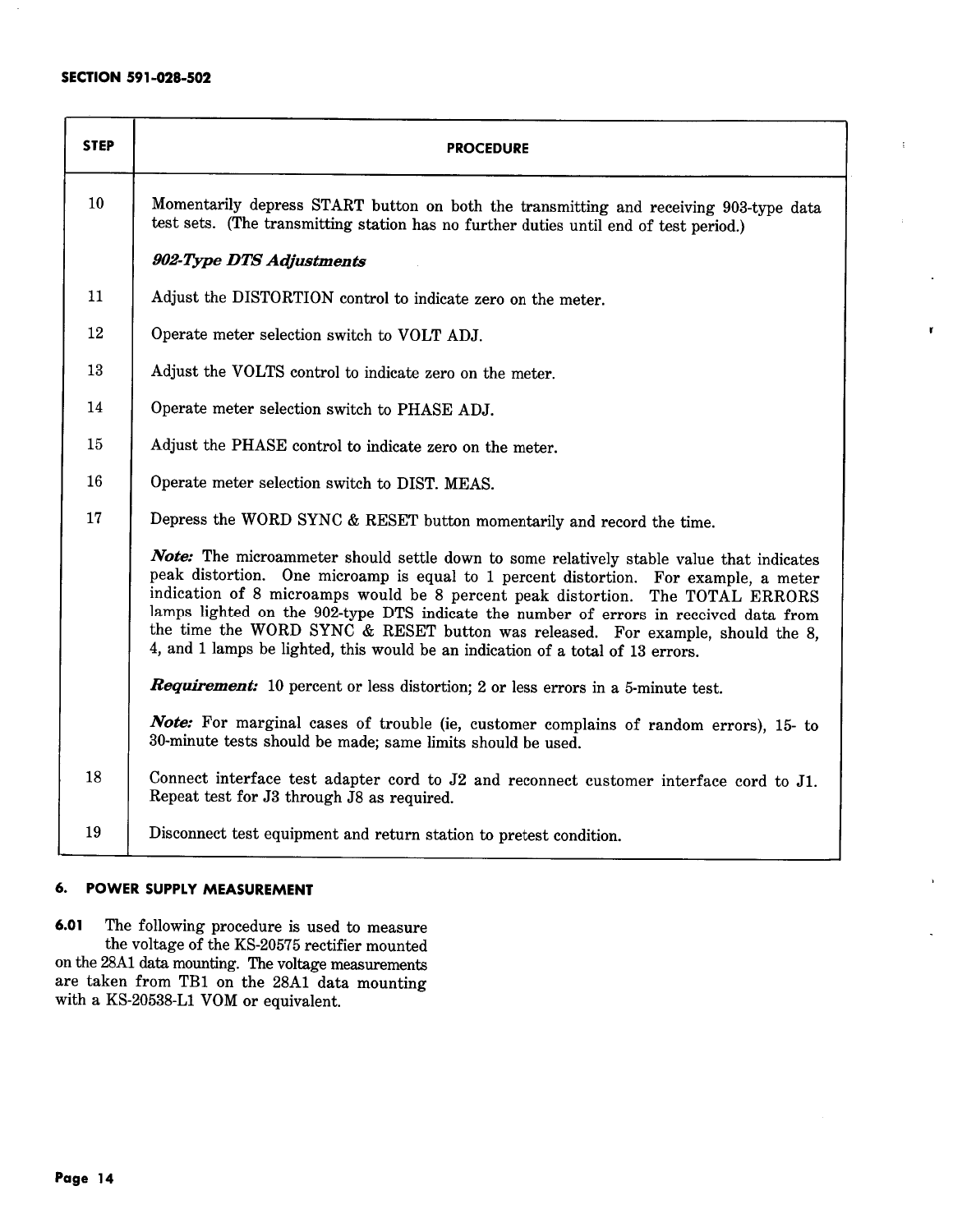| <b>STEP</b>      | <b>PROCEDURE</b>                                            |  |  |  |  |
|------------------|-------------------------------------------------------------|--|--|--|--|
| $\mathbf{1}$     | Gain access to cabinet as required.                         |  |  |  |  |
| $\boldsymbol{2}$ | Set FUNCTION switch on VOM to 30 Vdc.                       |  |  |  |  |
| $\boldsymbol{3}$ | Connect VOM as follows:                                     |  |  |  |  |
|                  | • Negative lead to terminal 3 of TB1 on 28A1 data mounting  |  |  |  |  |
|                  | • Positive lead to terminal 1 of TB1 on 28A1 data mounting. |  |  |  |  |
|                  | <b>Requirement:</b> 24 $\pm$ 3 Volts                        |  |  |  |  |
| $\boldsymbol{4}$ | Disconnect both VOM leads and reconnect as follows:         |  |  |  |  |
|                  | • Negative lead to terminal 6 of TB1.                       |  |  |  |  |
|                  | • Positive lead to terminal 4 of TB1.                       |  |  |  |  |
|                  | <b>Requirement:</b> 24 $+3$ Volts                           |  |  |  |  |
| $\overline{5}$   | Disconnect both VOM leads and reconnect as follows:         |  |  |  |  |
|                  | • Negative lead to terminal 2 of TB1                        |  |  |  |  |
| ۰                | • Positive lead to terminal 3 of TB1.                       |  |  |  |  |
|                  | <b>Requirement:</b> 24 $+3$ Volts                           |  |  |  |  |
| $6\phantom{.}6$  | Disconnect both VOM leads and reconnect as follows:         |  |  |  |  |
|                  | • Negative lead to terminal 5 of TB1                        |  |  |  |  |
|                  | • Positive lead to terminal 6 of TB1.                       |  |  |  |  |
|                  | <i>Requirement:</i> 24 $+3$ Volts                           |  |  |  |  |
| 7                | Remove test leads and return station to pretest condition.  |  |  |  |  |

# **7. TRANSHYBRID LOSS MEASUREMENT**

**7.01** The following procedure is used to perform the transhybrid loss measurement test using a TTS-28 or equivalent.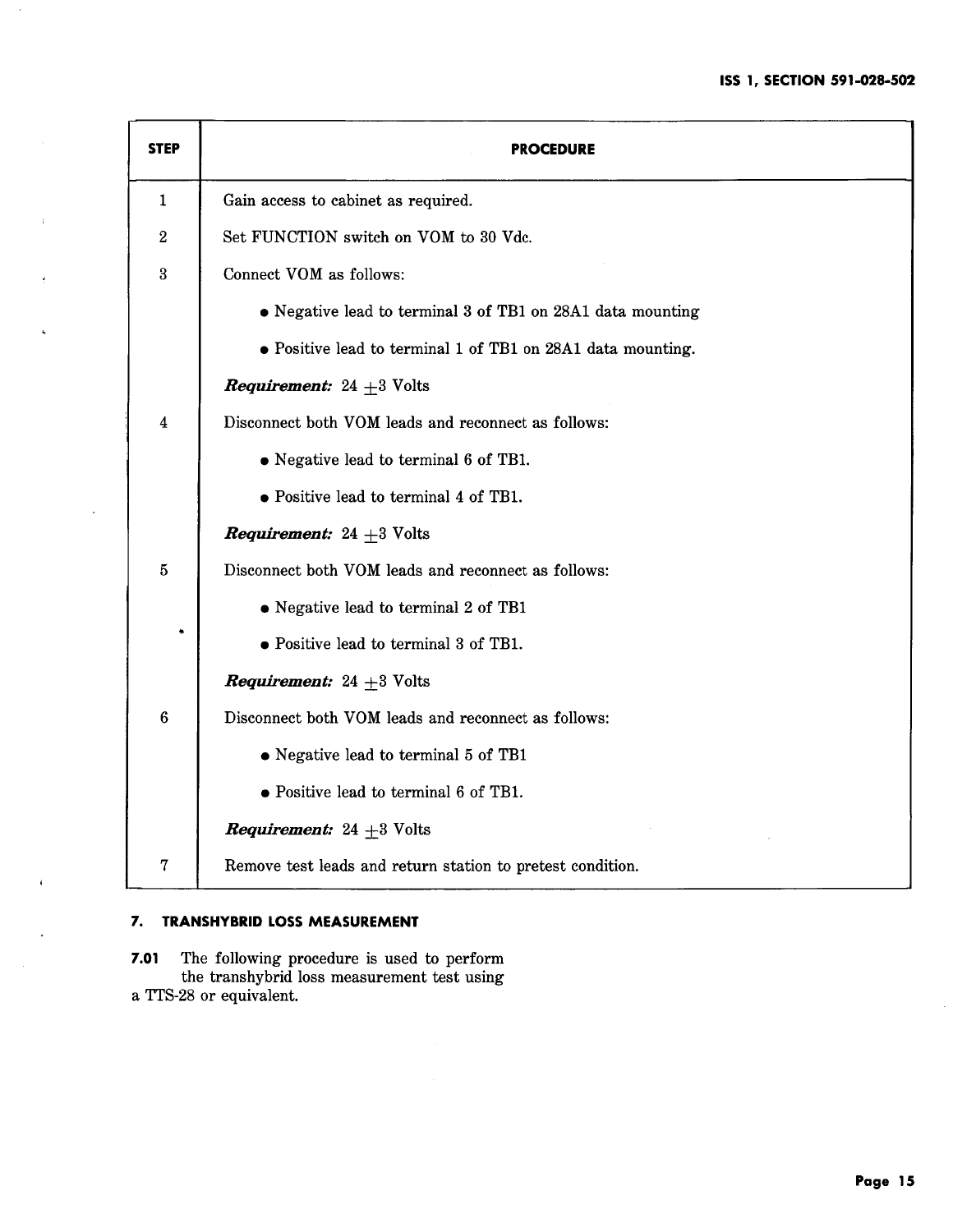| <b>STEP</b>             | <b>PROCEDURE</b>                                                                                                                             |  |  |  |  |
|-------------------------|----------------------------------------------------------------------------------------------------------------------------------------------|--|--|--|--|
|                         | Note: This measurement requires that a 900-ohm termination be placed on the line at<br>either the far or the near serving office.            |  |  |  |  |
| $\mathbf{1}$            | Gain access to cabinet as required.                                                                                                          |  |  |  |  |
| $\boldsymbol{2}$        | Request the 900-ohm termination to be placed on the line.                                                                                    |  |  |  |  |
| $\overline{\mathbf{3}}$ | Check the send level of the data set as follows:                                                                                             |  |  |  |  |
|                         | (a) Set FUNCTION switch of TTS-28 to DBM BRDG 0 position.                                                                                    |  |  |  |  |
|                         | (b) Connect $+$ and $-$ terminals of TTS-28 to TP1 and TP2 of data set mounted in slot<br>1 of 28A1 data mounting.                           |  |  |  |  |
|                         | (c) Read the meter and record reading.                                                                                                       |  |  |  |  |
| $\overline{\mathbf{4}}$ | Set FUNCTION switch of TTS-28 to DBM BRDG $-10$ position.                                                                                    |  |  |  |  |
| $\overline{5}$          | Connect $+$ and $-$ leads of TTS-28 to terminal 3 (signal ground) of TB1 on the 28A1 data<br>mounting and TP7 of the data set, respectively. |  |  |  |  |
|                         | <b>Requirement:</b> Meter indication should <b>not</b> be more positive than reading in 3 (c).                                               |  |  |  |  |
|                         | Note: Meter actually reads at least a 10-dB difference due to the FUNCTION switch<br>being set to $-10$ .                                    |  |  |  |  |
| $\bf{6}$                | Repeat Steps 2 through 5 for each data set mounted in the 28A1 data mounting.                                                                |  |  |  |  |
| 7                       | Remove leads and restore station to pretest condition.                                                                                       |  |  |  |  |

 $\overline{1}$ 

# **8. LOOP-LOSS MEASUREMENT**

**8.01** This measurement requires the use of the TTS-28 and an oscillator capable of furnishing 1000 Hz and 2300 Hz (at far end or STC). The measurement is made as follows:

| <b>STEP</b>  | <b>PROCEDURE</b>                                                                                                 |  |  |  |
|--------------|------------------------------------------------------------------------------------------------------------------|--|--|--|
| 1            | Gain access to cabinet as required.                                                                              |  |  |  |
| $\mathbf{2}$ | Disconnect the proper private line facility lines from the 28A1 data mounting.                                   |  |  |  |
| 3            | Set FUNCTION switch of TTS-28 to DBM 900 $\Omega$ TERM 0 position.                                               |  |  |  |
| 4a           | If 2-wire service, connect $+$ and $-$ terminals of TTS-28 to telephone lines associated with<br>leads 1 and 26. |  |  |  |

 $\mathcal{L}$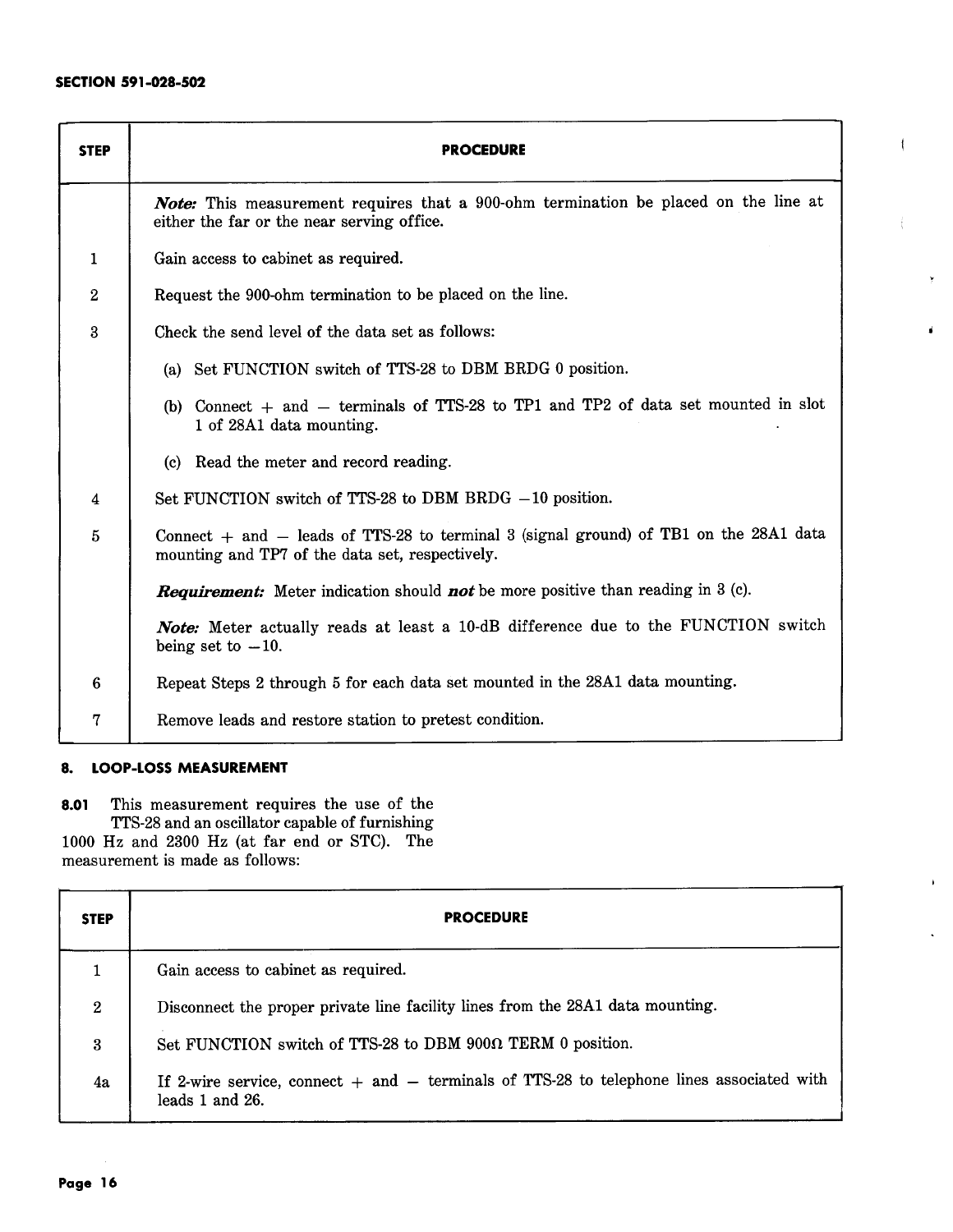| <b>STEP</b>   | <b>PROCEDURE</b>                                                                                                                                                                                                                                                                                                                                                                                                                                                                                                                                                                                                                                                                                                                                            |                   |  |  |  |
|---------------|-------------------------------------------------------------------------------------------------------------------------------------------------------------------------------------------------------------------------------------------------------------------------------------------------------------------------------------------------------------------------------------------------------------------------------------------------------------------------------------------------------------------------------------------------------------------------------------------------------------------------------------------------------------------------------------------------------------------------------------------------------------|-------------------|--|--|--|
| 5b            | If 4-wire service, connect $+$ and $-$ terminals of TTS-28 to telephone lines associated with<br>leads 2 and 27.                                                                                                                                                                                                                                                                                                                                                                                                                                                                                                                                                                                                                                            |                   |  |  |  |
| 6c            | Request distant station or STC to send 1000 Hz at 0 dBm if near-end data set is 108E.                                                                                                                                                                                                                                                                                                                                                                                                                                                                                                                                                                                                                                                                       |                   |  |  |  |
| 7d            | Request distant station or STC to send 2300 Hz at 0 dBm if near-end data set is 108D.                                                                                                                                                                                                                                                                                                                                                                                                                                                                                                                                                                                                                                                                       |                   |  |  |  |
| 8             | Read and record TTS-28 meter indication.                                                                                                                                                                                                                                                                                                                                                                                                                                                                                                                                                                                                                                                                                                                    |                   |  |  |  |
|               | <i>Note:</i> It may be necessary to set FUNCTION switch of TTS-28 to DBM 900 $\Omega$ TERM $-10$<br>position to obtain reading.                                                                                                                                                                                                                                                                                                                                                                                                                                                                                                                                                                                                                             |                   |  |  |  |
|               | Requirement: See Table A.                                                                                                                                                                                                                                                                                                                                                                                                                                                                                                                                                                                                                                                                                                                                   |                   |  |  |  |
|               | <b>TABLE A</b>                                                                                                                                                                                                                                                                                                                                                                                                                                                                                                                                                                                                                                                                                                                                              |                   |  |  |  |
|               | <b>LOOP LIMITS</b>                                                                                                                                                                                                                                                                                                                                                                                                                                                                                                                                                                                                                                                                                                                                          |                   |  |  |  |
|               | <b>TYPE OF LOOP</b>                                                                                                                                                                                                                                                                                                                                                                                                                                                                                                                                                                                                                                                                                                                                         | <b>AML LIMITS</b> |  |  |  |
|               | Without repeaters or carriers                                                                                                                                                                                                                                                                                                                                                                                                                                                                                                                                                                                                                                                                                                                               | EML1dB            |  |  |  |
|               | With E7 repeaters only                                                                                                                                                                                                                                                                                                                                                                                                                                                                                                                                                                                                                                                                                                                                      | EML 1 dB          |  |  |  |
|               | With all other repeaters and/or<br>carriers                                                                                                                                                                                                                                                                                                                                                                                                                                                                                                                                                                                                                                                                                                                 | EML 2 dB          |  |  |  |
| 9<br>10<br>11 | <b>Note:</b> Meter readings are the actual measured loss (AML) of the line facilities.<br>These<br>readings should be the same as the readings taken during installation of the data station.<br>The station layout card shows the expected measured loss (EML) when the facilities were<br>designed. The reading taken in Step 8 should not deviate from the limits shown in Table<br>A. If the EML is <b>not</b> within limits, the loop should be turned back for repair.<br>Reconnect proper private line facility as required.<br>Repeat test (Steps 2 through 9) for each data set mounted in 28A1 data mounting. Refer<br>to Table B for additional TTS-28 connections (2-wire or 4-wire).<br>Remove leads and restore station to pretest condition. |                   |  |  |  |

 $\alpha$ 

 $\left($ 

 $\mathbb{I}$ 

 $\tilde{\xi}$ 

 $\ddot{\phantom{0}}$ 

 $\blacktriangleleft$ 

 $\lambda$